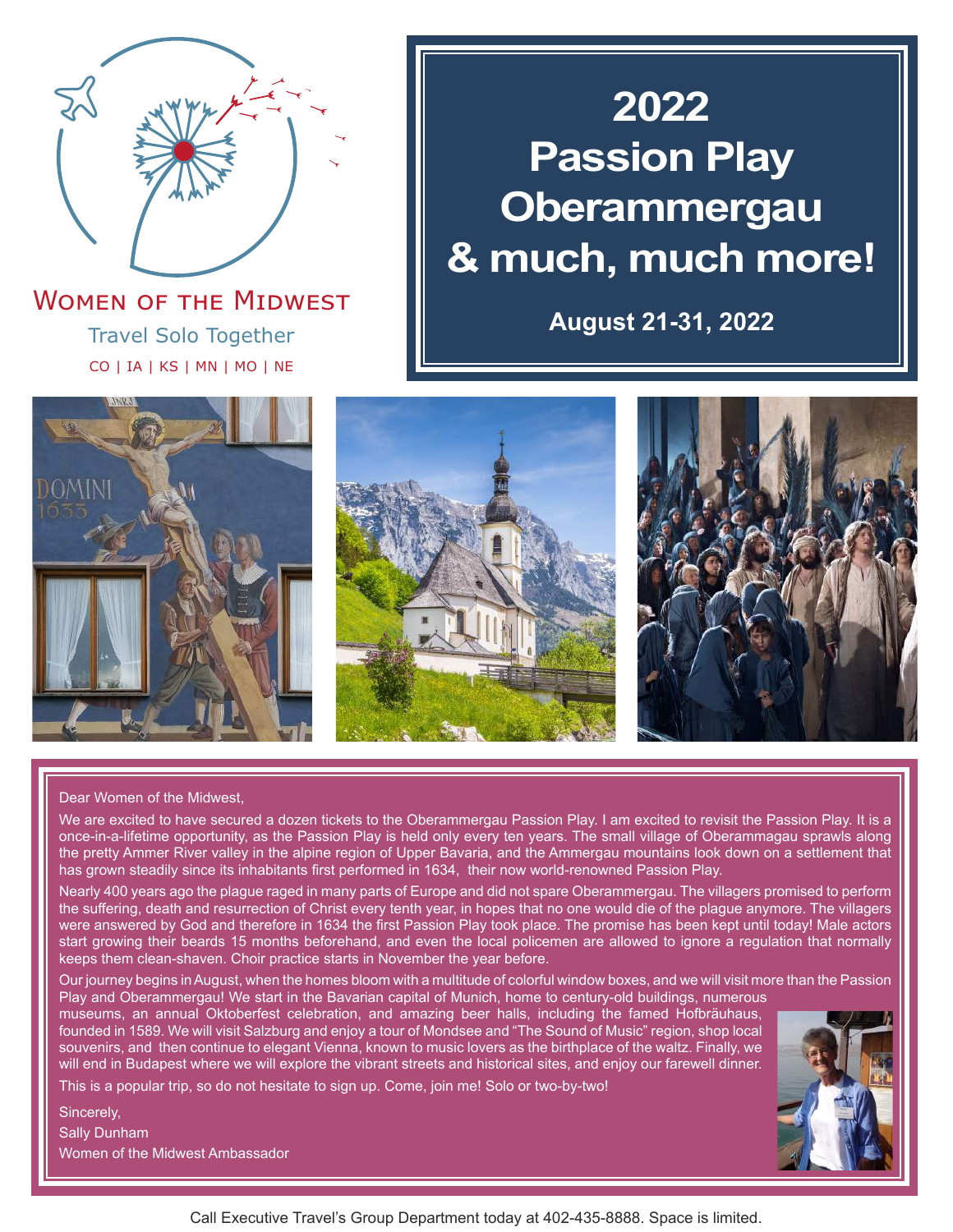

## **August 21, 2022 Sunday,** *Traveling to Europe*

Depart from Omaha and take an overnight flight across the Atlantic to Munich. Enjoy in-flight entertainment and meal service as you start your once-in-a-lifetime journey.

#### **August 22, 2022 Monday,** *Munich*

Arrive in Munich, in the morning. We will be met by our local Englishspeaking guide, Birgit, who will be with us during the entire trip.

Munich is a beautiful city contrasting high-tech modernity and proud old traditions, and has so many fantastic attractions that it is hard to know where to start. It is also a city of royal scandals and a turbulent 20th century with the early days of the Nazi Party. But the story we all love most is the one of the most famous beverage worldwide: beer! Prior to checking into our hotel, we will visit the Nymphenburg Palace, the summer home of the royal Wittelsbach family. A welcome lunch is served in one of the beautiful restaurants within the gardens. Our hotel is centrally located and the afternoon and evening are yours to enjoy and relax. B (on the plane) | L



**August 23, 2022 Tuesday,** *Munich*

We will devote our entire day to Munich! First, we take a short walk to savor the old-town and Marienplatz with the famous Glockenspiel. We will pass by the Viktualien-markt where you will find a whole host of stalls selling local delicatessen, exotic fruits, flowers and plants, and much, much more. Then you will enjoy time on your own until we meet later in the evening for a special treat and dinner with traditional Bavarian music and dancing at the most famous beer hall in the world; the Hofbräuhaus. B | D

## **August 24, 2022 Wednesday,** *Munich-Oberammergau*

After a hearty breakfast, we take off for a fairy-tale castle as we drive to Neuschwanstein to visit the home of reclusive King Ludwig II. Many films have featured this castle, but most will recognize it as the inspiration for Disney's iconic Sleeping Beauty Castle. We continue to Oberammergau, the village where we will be staying for the next two nights. You will fall in love with the area which is noted for its woodcarvers and find shops dedicated to the craft. Many of the carvings depict biblical



figures such as angels, Madonnas and nativity scenes, in harmony with the religious theme of the play. Others are more contemporary but all display a skill that reflects 500 years of tradition. You can also buy cuckoo clocks, of course. Dinner is served tonight at our hotel. B | D

#### **August 25, 2022 Thursday,** *Oberammergau*

This morning we take a tour of Oberammergau. And then ...The Passion Play. The Play begins in the afternoon and is approximately seven hours long. A dinner is included and will be served during the three hour intermission. After the play we return to our hotel to reflect on this amazing performance. A libretto of the Passion Play is included for everyone. B | D

#### **August 26, 2022 Friday,** *Oberammergar-Salzburg*

After breakfast, we board our motor coach and our journey today takes us through the lovely Austrian countryside to one of the most fascinating and charming cities in the world ...Salzburg. Before we arrive in Salzburg, we will make a stop at Berchtesgaden. Here we will visit Hitler's Eagle's Nest and then go on a very interesting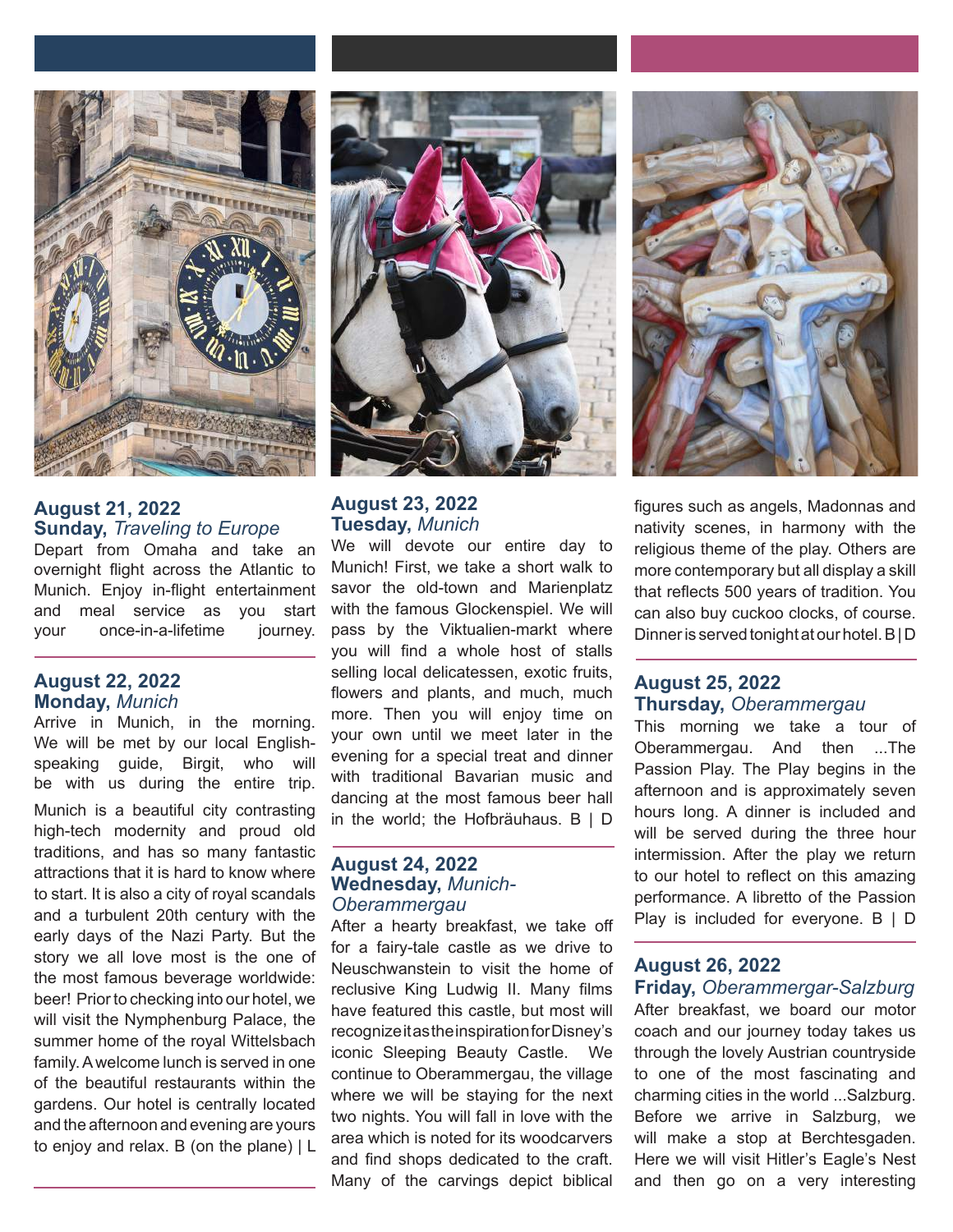

visit to a working salt mine. Salzburg! Home of Mozart and The Sound of Music, delicious chocolate and the most quaint streets. We will enjoy a panoramic city tour of Salzburg and the evening is yours to enjoy. We are happy to assist with a dinner accompanied by a classical music concert tonight. B

### **August 27, 2022 Saturday,** *Salzburg*

After a filling breakfast, we are off to enjoy the famous Sound of Music tour. It will include the Mirabell Gardens and the church where Maria was married. In the afternoon, we will visit the House of Mozart and we recommend that you spend the afternoon at the great fortress on top of the hill overlooking Salzburg. The scenic views are nothing but stunning. B

#### **August 28, 2022 Sunday,** *Salzburg-Vienna*

A short drive of less than three hours takes us to Vienna. The city of music, art, culture and fine food ...the beating heart of Europe. Vienna is old, Vienna is new. It is proud of its imperial heritage and, at the same time, at the forefront of the world'sarts and creative industries. There



is always a delicious wiener schnitzel within walking distance and don't forget to finish your meal with a piece of Sacher Torte (chocolate cake filled with apricot marmalade). B

## **August 29, 2022 Monday,** *Vienna*

After a hearty breakfast, we take a tour of Vienna including Pater Park, the Hofburg Palace and St. Stephen's Cathedral. The afternoon and evening is for leisure to enjoy some of the best shopping Europe offers, or visit the world-famous Spanish Riding School with the stunning Lipizzaner horses, where they demonstrate the haute école or "high school" movements of classical dressage, including the highly controlled, stylized jumps and other movements known as the "airs above the ground." Take an evening tour of the The Wiener Ferris wheel and enjoy the lights of this beautiful city. B

## **August 30, 2022 Tuesday,** *Vienna-Budapest*

We leave Vienna in the early morning hours and head to Budapest. Budapest is actually made up of 3 unified cities, with Buda and Óbuda on the west bank of the Danube and Pest on the east bank. Much of the

city has been granted UNESCO World Heritage Site status, and it is considered amongst the most beautiful cities in Europe. For centuries a tumultuous crossroads of art, architecture, invasion and rebellion, the bohemian capital of Hungary has finally found serenity. Upon arrival we will enjoy a half-day city tour featuring the elegant Andrassy Avenue, the Thermal Bath and the world's second-largest Jewish Synagogue. We continue with a visit to the 13th-century Matthias Coronation Church and Heroes' Square, and we will take a tour to the Royal Palace, and visit the fantastic Vajdahunyad Castle. Check in to our hotel in the late afternoon followed by a farewell dinner at a nearby local restaurant. B | D

## **August 31, 2022 Wednesday**

All too soon we have to prepare for our homeward flight. Transfer to Budapest airport in plenty of time to check in and clear security. You may do some lastminute shopping at the duty-free stores before flying west across the Atlantic Ocean back to the United States. B

*Itinerary is subject to change.*